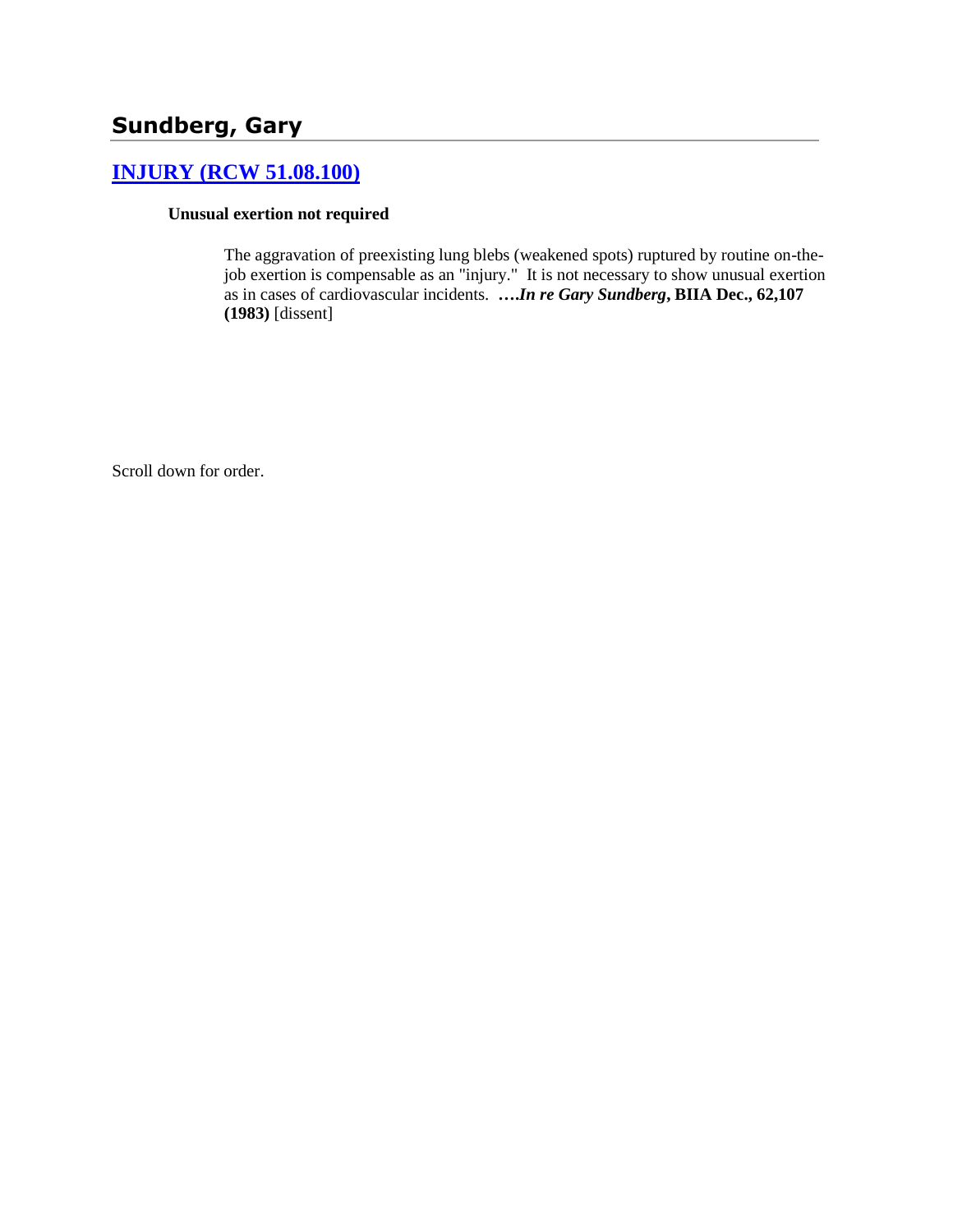#### **BEFORE THE BOARD OF INDUSTRIAL INSURANCE APPEALS STATE OF WASHINGTON**

**)**

### **IN RE: GARY L. SUNDBERG ) DOCKET NO. 62,107**

**CLAIM NO. H-669652 ) DECISION AND ORDER**

APPEARANCES:

Claimant, Gary L. Sundberg, by Nathan G. Richardson, Jr. and Gary W. Velie

Employer, M & L Trucking, Inc., None

Department of Labor and Industries, by The Attorney General, per Janet R. Whitney and Nadine Scott, Assistants

This is an appeal filed by the claimant on May 6, 1982, from an order of the Department of Labor and Industries dated March 10, 1982, adhering to the provisions of a prior order which rejected the claim for the reasons (1) that there was no proof of a specific injury at a definite time and place in the course of employment; (2) that the claimant's condition was not the result of an industrial injury as defined by the industrial insurance laws; and (3) that the claimant's condition was not an occupational disease. **REVERSED AND REMANDED**.

### **DECISION**

Pursuant to RCW 51.52.104 and RCW 51.52.106, this matter is before the Board for review and decision on a timely Petition for Review filed by the Department of Labor and Industries to a proposed Decision and Order issued on February 15, 1983, in which the order of the Department dated March 10, 1982, was reversed, and the claim remanded to the Department with direction to issue an order allowing Gary L. Sundberg's application for benefits for an injury occurring on March 18, 1980, and thereafter to take such other and further action as is indicated and in accordance with law.

The Board has reviewed the evidentiary rulings in the record of proceedings and finds that no prejudicial error was committed and said rulings are hereby affirmed.

In bringing this appeal, the claimant seeks to establish that he sustained an injury during the course of his employment with M & L Trucking, Inc. That nature of the claimant's condition causes this Board to examine whether, in establishing a prima facie case to support his application for benefits, the claimant must prove that his condition developed as a result of unusual exertion.

1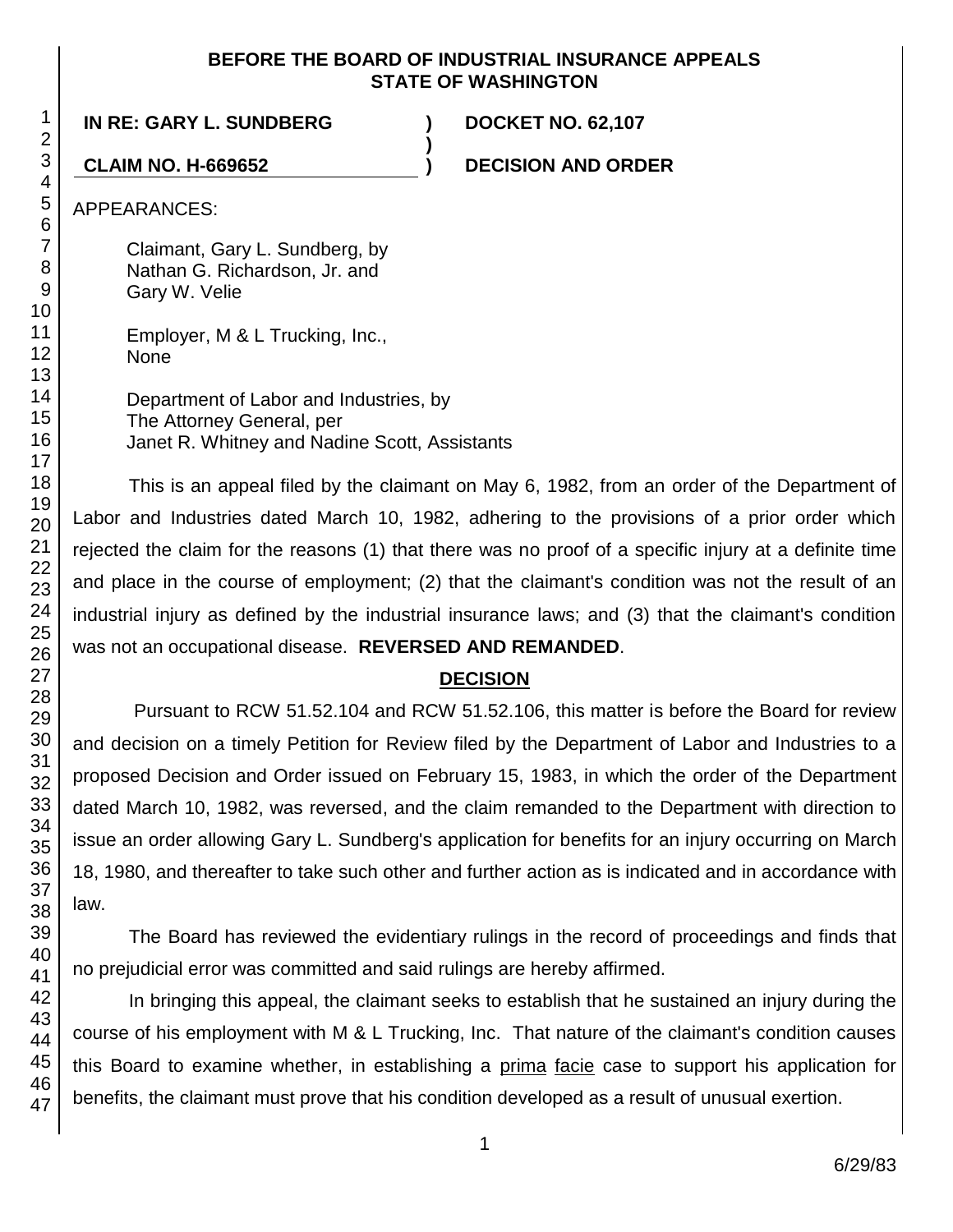Mr. Sundberg had been a logger for about ten years working for this employer as a "chaser". To be sure, the work requires heavy manual labor on a continual basis and calls for the claimant to be quick and agile with his arms, hands and legs.

Although he was unaware of his condition, Mr. Sundberg was working with weakened spots, called blebs, on the walls of his lungs. This condition pre-existed for some time the events of March 18, 1980. On that day, he was performing his routine heavy exertional duties as a chaser. While performing these duties, one of the "blebs" ruptured causing his left lung to collapse. This was an emergent medical condition which required immediate attention. No attempt was made by Mr. Sundberg in the course of presenting his evidence to establish that the rupture occurred as a result of anything outside the routine heavy manual labor to which he had grown accustomed.

The medical testimony is clearly split on the issue of causal relationship of the ruptured bleb to the exertion required in the claimant's employment. The Proposed Decision and Order briefly but adequately discusses the difference in the opinions of Dr. Richard H. Winterbauer, who testified on behalf of the claimant, and Dr. Jonathan H. Ostrow, who testified for the Department. The two physicians essentially agree on diagnosis of the event of March 18, spontaneous pneumothorax. Dr. Ostrow, however, could determine no particular cause for the condition to occur. In so concluding he excludes the likelihood that the exertion required of Mr. Sundberg in the performance of his duties was a significant causal element in the occurrence of the pneumothorax. In supporting his opinion, he noted that in more than half of the instances where pneumothorax occurs the patient is involved incomplete rest or minimal activity.

Dr. Winterbauer likened the occurrence of the lung blebs to a weakened spot on an inflated rubber innertube. He placed emphasis in his testimony concerning the internal dynamics of hydraulic pressures within the body which occur on exertion and straining. He identified a "valsalva" maneuver which causes a sudden increase in internal pressure which can supply the needed force to rupture a weakened area of tissue such as is present with blebs on the lungs. Although acknowledging the occurrence of spontaneous pneumothoraxes absent exercise, Dr. Winterbauer's weighed opinion was that the claimant's work activity of March 18, 1980 was a proximate causative element for the condition to occur to Mr. Sundberg.

The description of the mechanics of injury in this case from Dr. Winterbauer to us is the more persuasive, and we accept his opinion that the claimant's heavy work activity and most strenuous duty in a high production position was a proximate cause of the injury to occur when it did. Our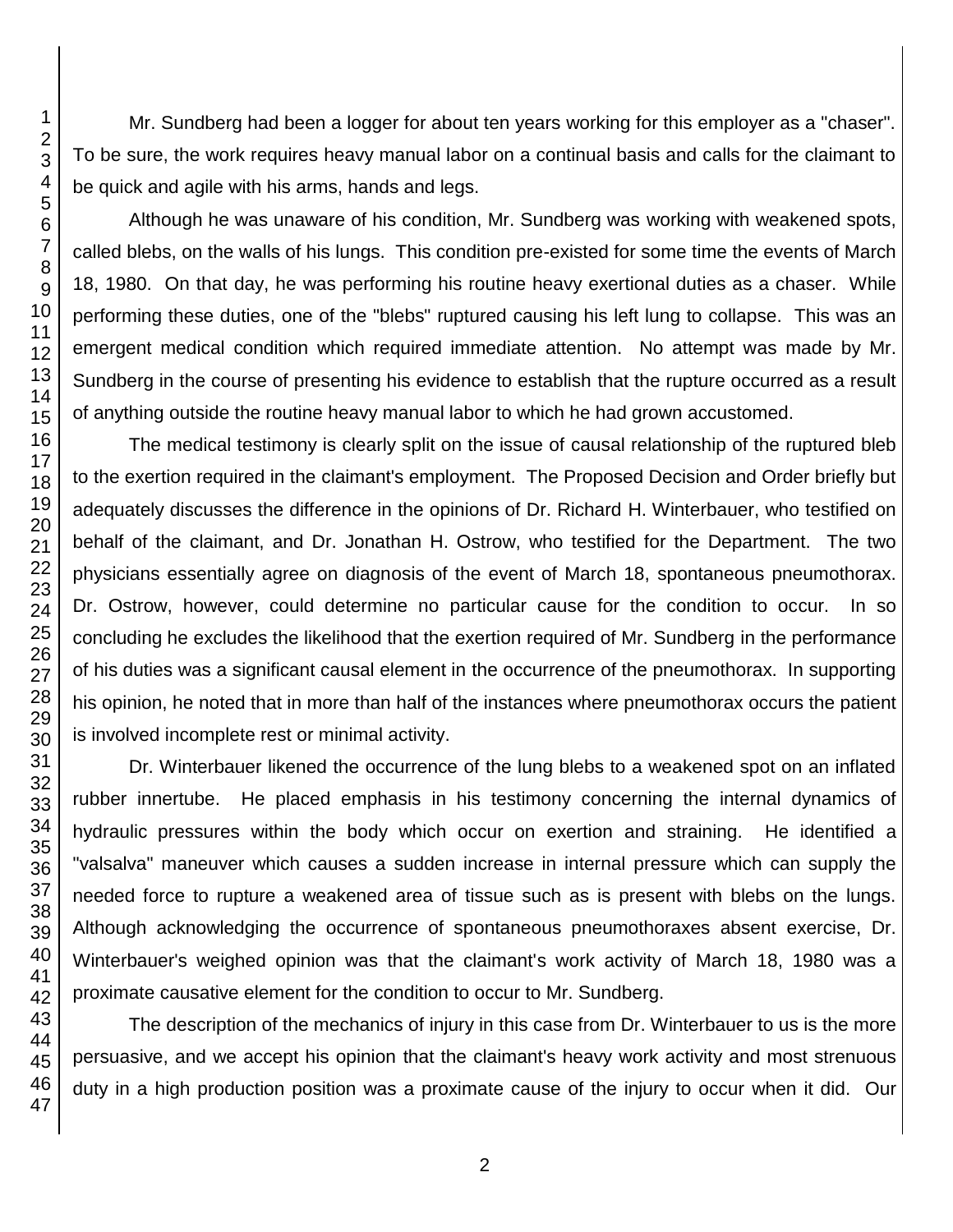acceptance of this opinion, however, does not yet resolve the legal issue presented. For even assuming the requisite causal connection between the claimant's work activity and the condition diagnosed, the claimant is only entitled to benefits so long as the extraordinary exertion rule as applied in heart cases and cerebral vascular accidents does not apply to the present case. Windust v. Department of Labor and Industries, 52 Wn. 2d 33 (1958), Spino v. Department of Labor and Industries, 1 Wn. App. 730 (1969).

The state of Washington is clearly in the minority of jurisdictions which adhere to an unusual exertion requirement in heart and stroke cases. The Department argues that the unusual exertion rule should apply in cases not involving musculoskeletal injuries. Clearly, ordinary routine activity which causes a failure in the musculoskeletal system is sufficient to qualify an injured worker for compensation. Boeing Company v. Fine, 65 Wn. 2d 169 (1964); Longview Fibre v. Weimer, 95 Wn. 2d 583 (1981). In fact, a substantial amount of discussion has been devoted to the unusual exertion rule of the state of Washington in Professor Larson's Treatise on the Law of Workmen's Compensation, Vol. 1B, Sec. 38.72.

We note that in the Windust case the court was careful to limit its application to heart attack cases. Similarly, in Spino the Court of Appeals specifically limited the application of its rule to "cerebral vascular accidents or strokes which the medical testimony...attributed to a progressive deterioration of the cerebral vascular structure".

We believe the court has attempted to make a clear distinction to limit the application of an unusual exertion test. In the Windust case, the court also placed great emphasis upon the nature of cardiovascular disease as being progressive in nature increasing in incidence and severity with advancing age.

Progressive disease is, of course, not limited to systems apart from the musculoskeletal system of the human body. Certainly degenerative disc disease or osteoarthritis in joints in the extremities would qualify as progressive and deteriorating conditions of the musculoskeletal system. Yet, the court has recognized no rule of law indicating that injuries which occur more readily or more severely because of the presence of such pre-existent conditions disqualify workers from compensation benefits. To the contrary, this state has specifically recognized that the presence of a latent or quiescent disease which is exacerbated by a traumatic event to become symptomatic and disabling qualifies the entire condition in the affected area to be compensable. Miller v. Department of Labor and Industries, 200 Wash. 674 (1939).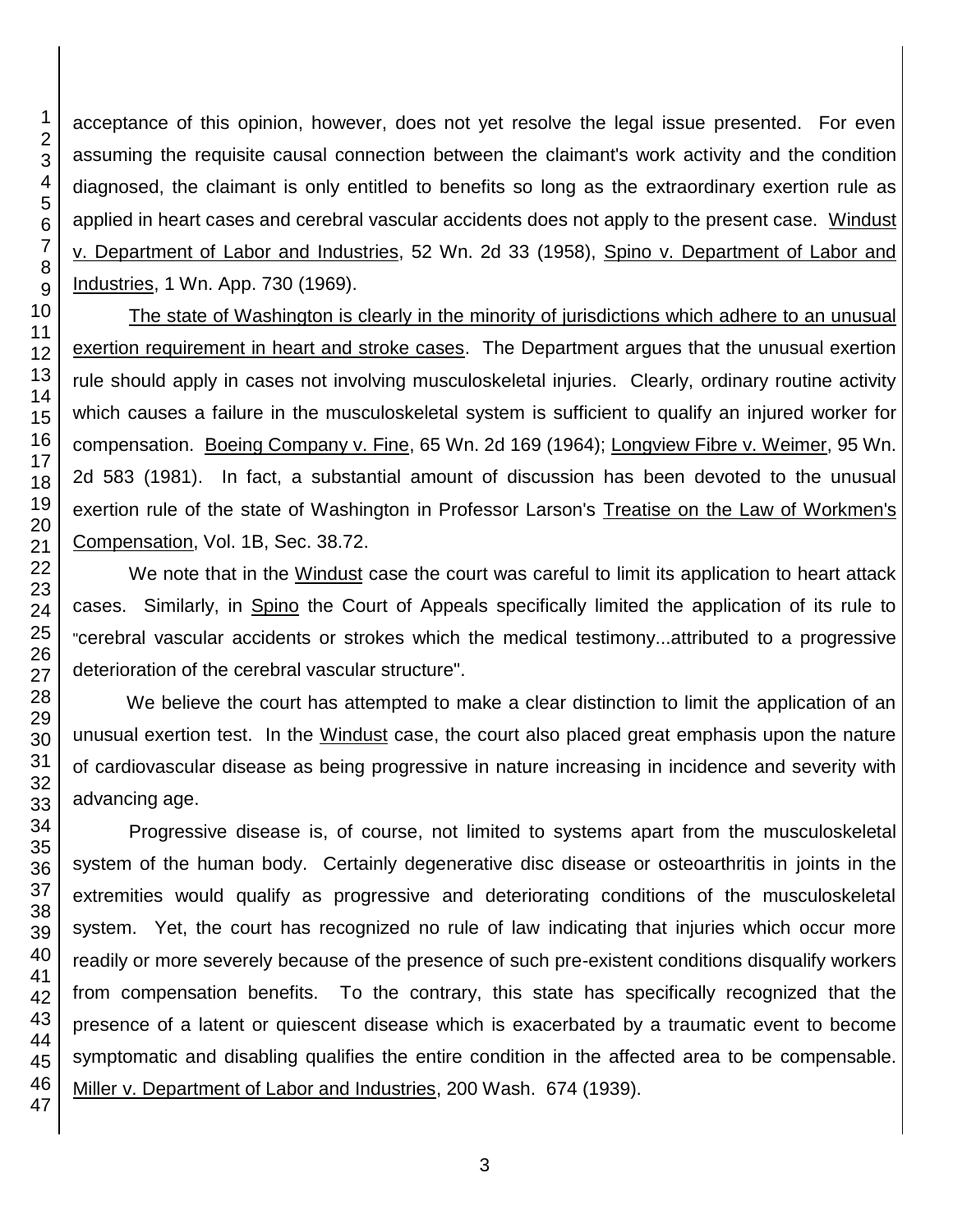Consequently, it appears from the reported cases that our courts are attempting to restrict a rule of unusual exertion to non-musculoskeletal conditions. Certainly, a pneumothorax occurring as a result of a ruptured lung bleb qualifies as a non-musculoskeletal injury. However, the courts have been careful to restrict the unusual exertion rule not only to non-musculoskeletal events but to those in which the medical testimony described a progressive deterioration in the organic tissue structure due to longstanding disease.

It is unclear whether the claimant's pre-existent condition of lung blebs, making him susceptible to spontaneous pneumothorax, was a result of progressive deterioration of the lung tissue. The testimony does not sufficiently describe that the pre-existent condition was a result of a longstanding disease causing progressive deterioration. Given the state of the record before us, we must conclude that the unusual exertion rule should not be extended to cases where clear heavy exertion, albeit routine, has precipitated the rupture of a lung bleb and resulted in a pneumothorax.

Proposed findings 1-3 are hereby adopted by the Board. In addition, the following findings are entered in lieu of finding 4 in the Proposed Decision and Order.

- 4. Prior to the event of March 18, 1980, the claimant had a pre-existent condition of weakened spots on his lungs which were not attributable to any progressive deterioration of underlying disease.
- 5. As a result of routine heavy exertion in his work on March 18, 1980, the claimant sustained a rupture in one of the weakened spots of his lungs causing a condition of pneumothorax. The condition required medical care and treatment.

The conclusions and order of the Proposed Decision and Order are hereby adopted as the Board's

conclusions and order and are incorporated herein by this reference.

It is so ORDERED.

Dated this 29th day of June, 1983.

| <b>BOARD OF INDUSTRIAL INSURANCE APPEALS</b><br>/s/ |          |
|-----------------------------------------------------|----------|
| MICHAEL L. HALL                                     | Chairman |
| $\sqrt{s}$                                          |          |

FRANK E. FENNERTY, JR. Member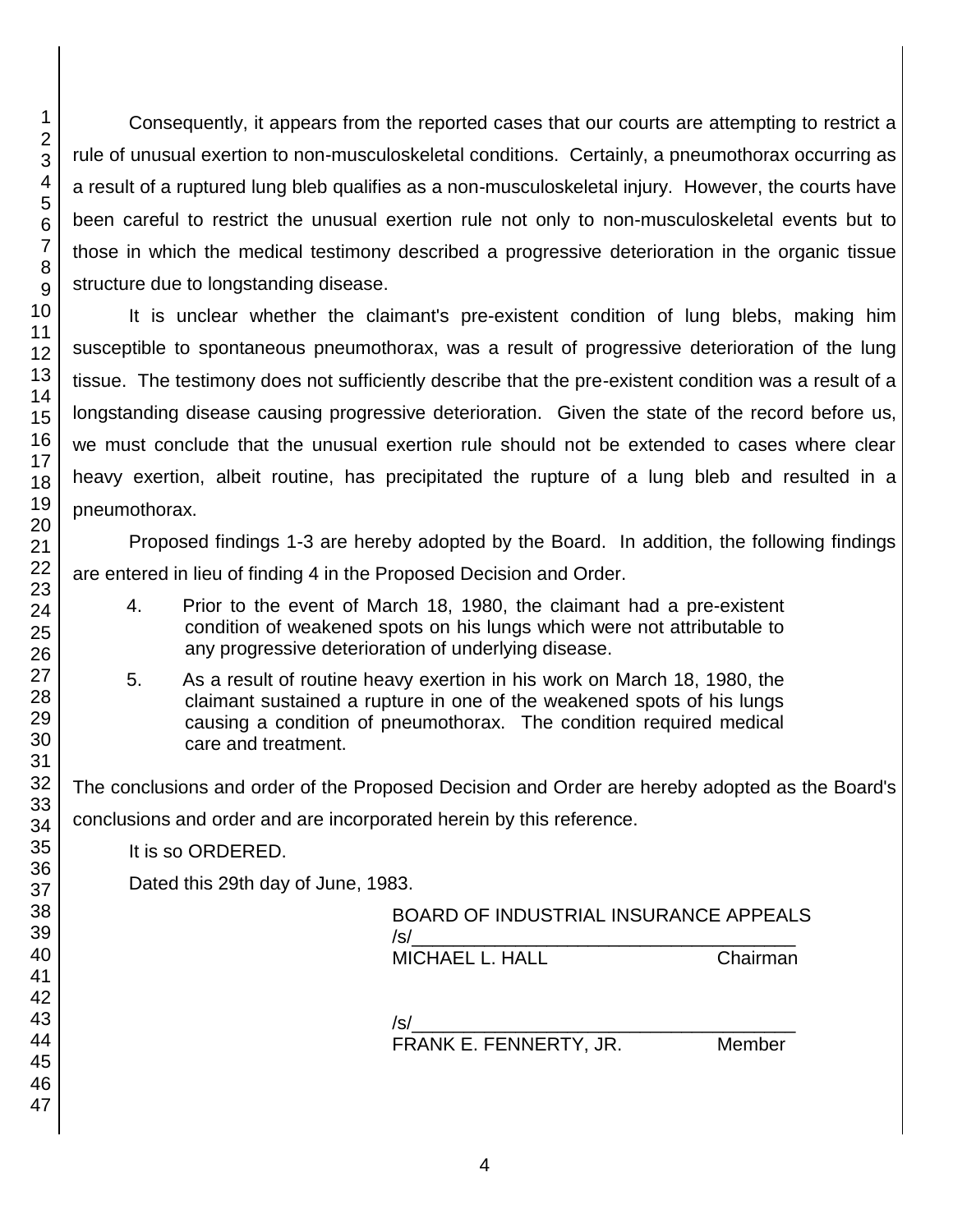### **DISSENTING OPINION**

I dissent from the majority opinion on both legal and factual grounds, as follows: (1) the yardstick to be used in satisfying the statutory requirement for an industrial injury, as applied to the facts in this case, should be that of "unusual exertion" and not "ordinary exertion"; and (2) the clear preponderance of the medical evidence lies with the Department and not with the claimant, on the issue of causal relationship between claimant's work activity and the spontaneous pneumothorax.

As conceded in the majority opinion, this state is definitely committed to the requirement of "unusual exertion" as a fundamental pre-requisite to the allowance of a heart attack or a stroke as an industrial injury. Windust and Spino, both cited by the majority.

Speaking in Boeing v. Fine (cited by the majority), the Supreme Court contrasted heart attacks with back injuries and explained its reasoning at page 171:

> "...The fundamental differences between heart attacks and back injuries are such as to render the 'unusual exertion' test irrelevant when transplanted into the area of the law dealing with injuries to the skeletal structure of the body, in particular, the back. A heart attack, under currently persuasive medical theory, is largely related to long-term disease, and may be unrelated to the particular employment hazard to which the work may be subjected. Thus, the thought that a heart attack suffered during accustomed exertion is really happenstance as to time and place is exemplified in the approach of the majority in Windust. Contrast this to injuries of the back. It is quite possible that a slight or usual strain applied at an unusually different angle could, through the forces of levers, etc., overpower and injure a normal back.. Thus, the unusual strain requirement of the Windust case does not apply to injuries to mechanical structures to which the angle of application of the force may be vastly more important than the general level of strain." (Emphasis supplied)

And, at page 173, the Supreme Court continued:

"An unthinking or automatic application of the heart rule to the mechanical structures of the body would be unreasonable, illogical, and unwise. Industry must bear the expense of injuries which are caused by the application of force to a mechanical bodily structure. This is the basic policy of the Workmen's Compensation Act. Restricting the coverage of the Act, which would follow if the argument of the appellant is accepted, should be, and we think is more wisely left for legislative study, evaluation and determination."

In Spino, the Court of Appeals explained the requirement of the "unusual exertion" in stroke cases, at page 736: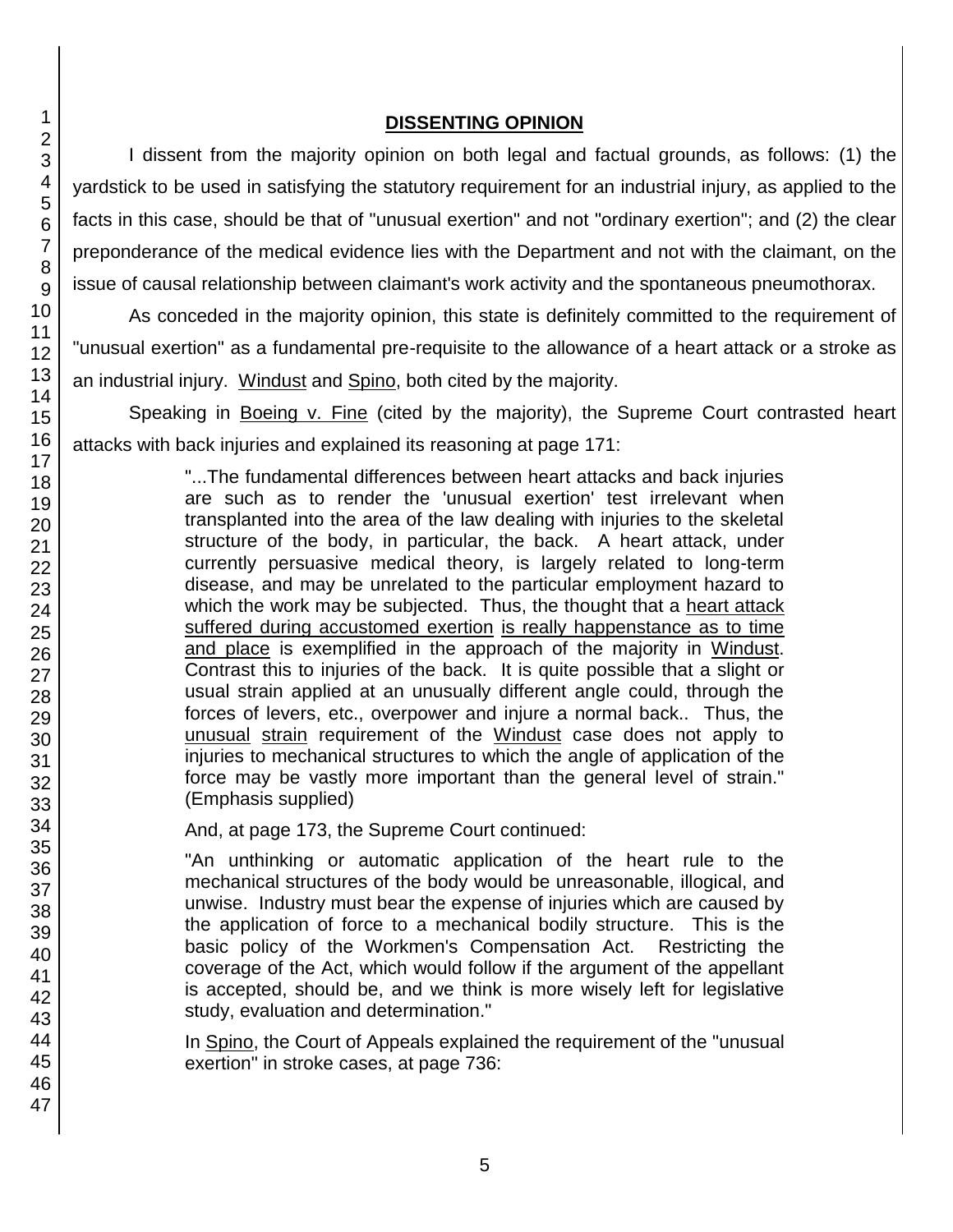"...In this case, as in Metcalf and Windust, the workman suffered from a long-term disease, a progressive hardening of the arteries or arteriosclerosis, unrelated to the particular employment hazard to which the workman was subjected. It was necessary to apply the "unusual exertion" rule of Windust to determine whether the stroke suffered during accustomed exertion of employment was more than happenstance as to the time and place..." (Emphasis supplied)

Both testifying physicians were agreed that the claimant's spontaneous pneumothorax (collapse of the lung by the loss of its air to the surrounding pleural chest enclosure) was due to the rupture of pre-existing weakened spots (blebs) on the external walls of the lung. The causation of these "blebs" on the claimant's lung did not appear to be clearly known to the two medical witnesses.

Dorland's Medical Dictionary, 25th Edition (1974), at page 1459 defines "spontaneous" as "occurring without external influence". The same authority, at page 1224, defines "spontaneous pneumothorax" as "pneumothorax without known cause". (Emphasis supplied).

Although each of the referenced cases (Windust and Spino) limited their holdings respectively to "heart attacks" and "strokes", isn't each really discussing the same type of facts found in this appeal? I submit that the only answer must be, yes. The proper test is that of "unusual exertion", and not "ordinary exertion" as applied to the skeletal injury in Fine.

Furthermore, I submit that, on the factual issue of causal relationship, the majority reaches a conclusion contrary to the weight of the medical evidence. The testimony of Dr. Jonathan H. Ostrow is considerably more persuasive than that of Dr. Richard H. Winterbauer, primarily because the opinion of the former was supported by a recognize medical treatise on the subject, Baum's Textbook of Pulmonary Diseases. It should be noted that Dr. Winterbauer conceded that the foregoing text is a recognized textbook that he would agree with; he did state that he didn't think it was the best textbook, but he supplied no other written authority to buttress his own opinion.

In Baum's, at page 984, the author discusses the "Etiology of Spontaneous Pneumothorax" as follows:

> "The specific mechanism by which pneumothorax develops in any given person is still open to question. Undue exertion is clearly not a major factor, because meticulous studies of large series of patients demonstrate that more than half of the instances of pneumothorax begin during complete rest or minimal ordinary activity, although they occasionally follow a sneeze or a cough. Rarely do more than a third of patients indicate that severe or moderate exertion was associated with the onset of the symptoms, and the disease is no more common in